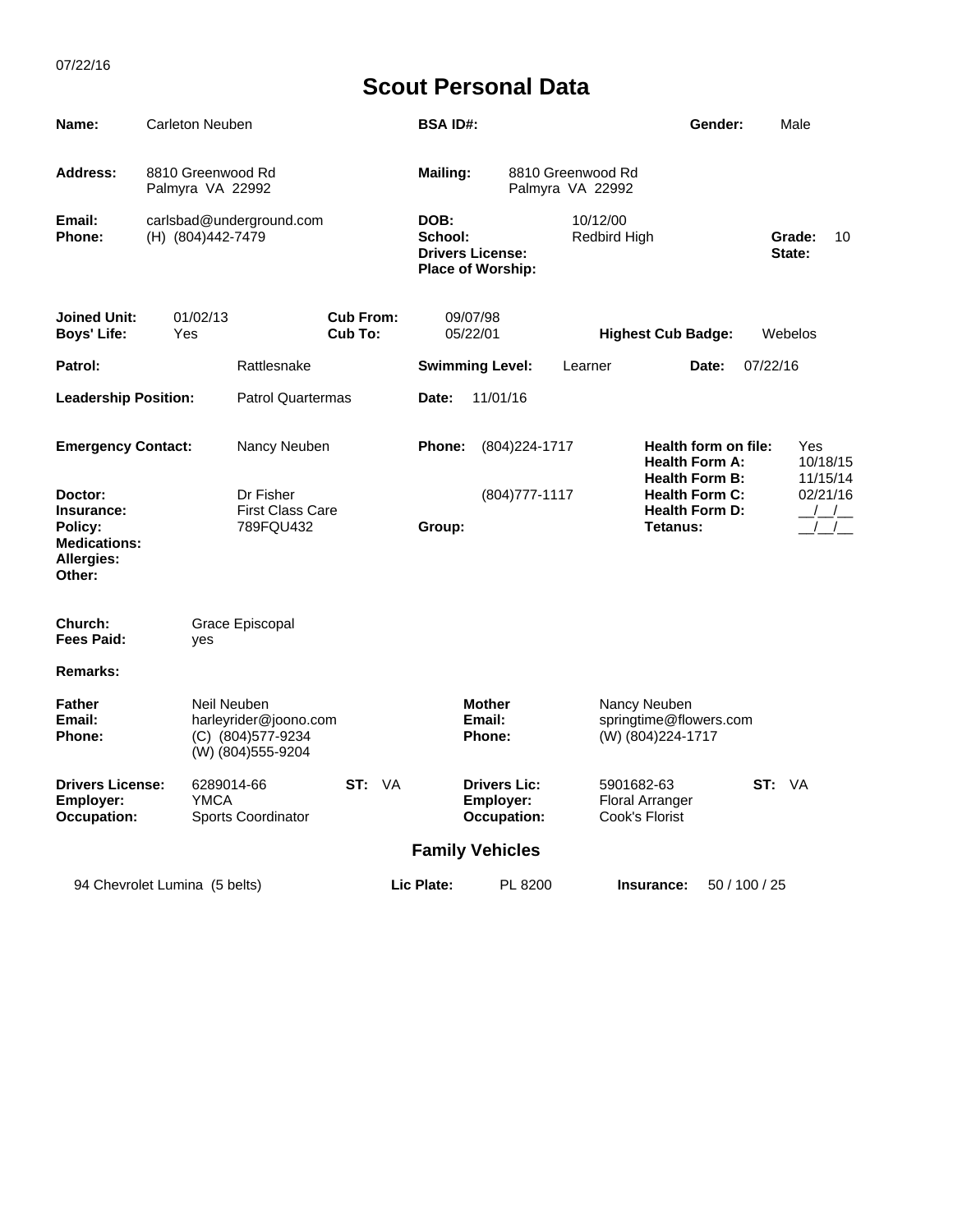| Name:                                                                                  | Frederic L Tucker                      |                                                                      |                             | <b>BSA ID#:</b>          |                                                        | Gender:                                   |                                                                              | Male                               |                             |
|----------------------------------------------------------------------------------------|----------------------------------------|----------------------------------------------------------------------|-----------------------------|--------------------------|--------------------------------------------------------|-------------------------------------------|------------------------------------------------------------------------------|------------------------------------|-----------------------------|
| Address:                                                                               | 210 Cynthia Drive<br>Palmyra VA 22992  |                                                                      |                             | <b>Mailing:</b>          |                                                        | 210 Cynthia Drive<br>Palmyra VA 22992     |                                                                              |                                    |                             |
| Email:<br>Phone:                                                                       | babe@compunet.net<br>(H) (804)442-5890 |                                                                      |                             | DOB:<br>School:          | <b>Drivers License:</b><br>Place of Worship:           | 07/24/02<br>Dobson High                   |                                                                              | State:                             | Grade:<br>10                |
| <b>Joined Unit:</b><br><b>Boys' Life:</b>                                              | 02/07/13<br>Yes                        |                                                                      | <b>Cub From:</b><br>Cub To: |                          | 09/15/97<br>08/30/01                                   |                                           | <b>Highest Cub Badge:</b>                                                    |                                    |                             |
| Patrol:                                                                                |                                        | Rattlesnake                                                          |                             |                          | <b>Swimming Level:</b>                                 | Swimmer                                   | Date:                                                                        | 07/22/16                           |                             |
| <b>Leadership Position:</b>                                                            |                                        | Instructor                                                           |                             | Date:                    | 05/03/16                                               |                                           |                                                                              |                                    |                             |
| <b>Emergency Contact:</b>                                                              |                                        | Tanya Tucker                                                         |                             | Phone:                   |                                                        | (804) 580 - 7123<br><b>Health Form A:</b> |                                                                              | Health form on file:               | Yes<br>11/15/15<br>02/15/15 |
| Doctor:<br>Insurance:<br>Policy:<br><b>Medications:</b><br><b>Allergies:</b><br>Other: |                                        | Dr Timeto Laffalot<br><b>Charter Health</b><br>432897432             |                             | Group:                   | (804) 748-7744                                         |                                           | <b>Health Form B:</b><br><b>Health Form C:</b><br>Health Form D:<br>Tetanus: |                                    | 11/15/15                    |
| Church:<br><b>Fees Paid:</b>                                                           | yes                                    | Grace Episcopal                                                      |                             |                          |                                                        |                                           |                                                                              |                                    |                             |
| <b>Remarks:</b>                                                                        |                                        |                                                                      |                             |                          |                                                        |                                           |                                                                              |                                    |                             |
| <b>Father</b><br>Email:<br>Phone:                                                      |                                        | <b>Frederic Tucker</b><br>TTucker46@ddrago.com<br>(W) (804) 753-7185 |                             |                          | <b>Mother</b><br>Email:<br>Phone:                      |                                           | Virginia Tucker<br>countrysinger@lala.com<br>(W) (804) 580-7123              |                                    |                             |
| <b>Drivers License:</b><br>Employer:<br><b>Occupation:</b>                             | 7301957-61                             | Self employed<br><b>Cattle Farmer</b>                                | ST: VA                      |                          | <b>Drivers Lic:</b><br>Employer:<br><b>Occupation:</b> | Teacher                                   | 3091572-72<br><b>Armstrong Elementary</b>                                    | ST: VA                             |                             |
|                                                                                        |                                        |                                                                      |                             |                          | <b>Family Vehicles</b>                                 |                                           |                                                                              |                                    |                             |
| 97 Ford Taurus (5 belts)<br>89 Ford Thunderbird (5 belts)                              |                                        |                                                                      |                             | Lic Plate:<br>Lic Plate: | FT 1844<br>WA 3091                                     |                                           | Insurance:<br>Insurance:                                                     | 100 / 200 / 100<br>100 / 200 / 100 |                             |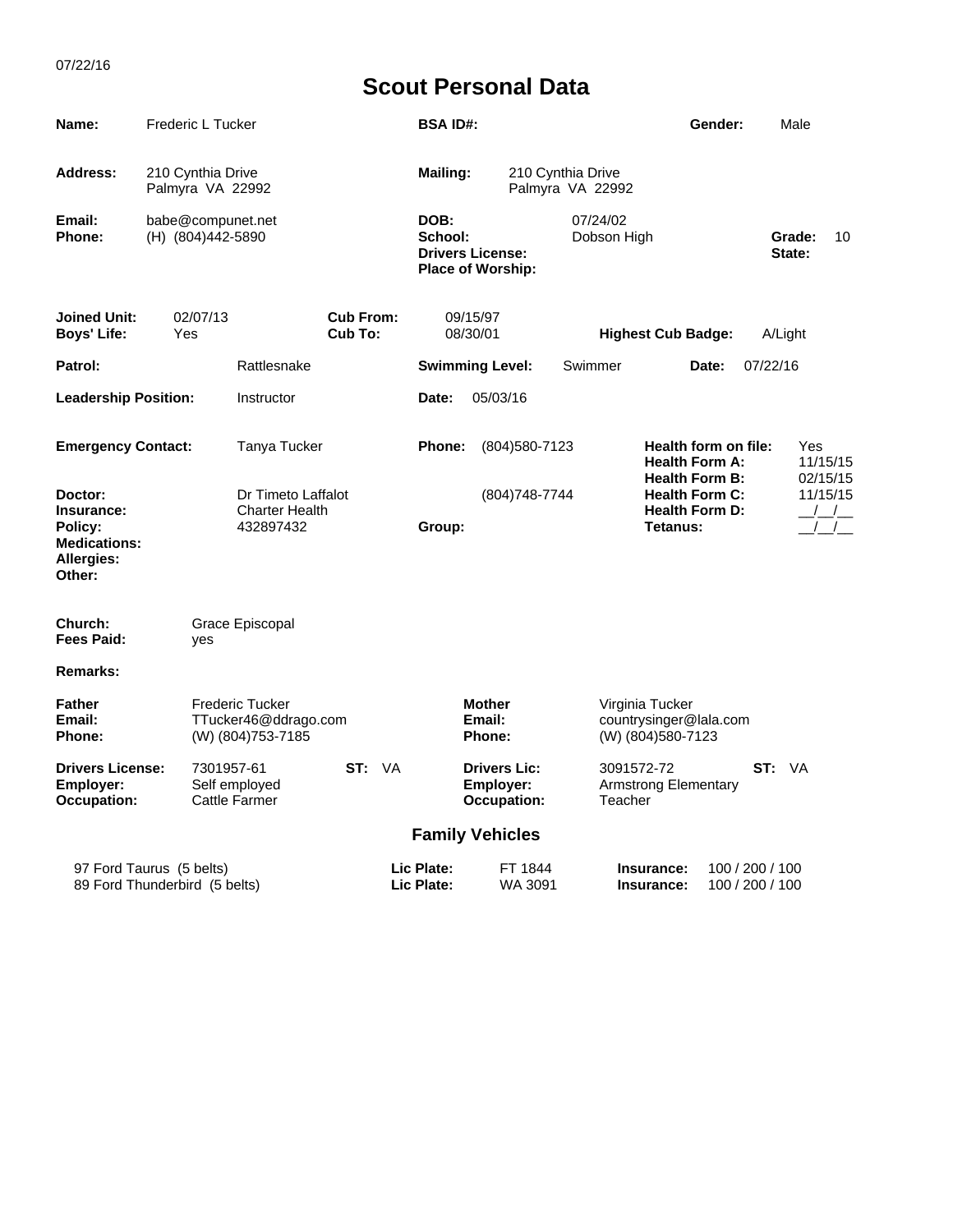| Name:                                                                                  | James Osborne                          |                                                                |        |                          | <b>BSA ID#:</b>                                                        |                                                        |          |                                |                                                            | Gender:                                                                |         | Male             |                             |
|----------------------------------------------------------------------------------------|----------------------------------------|----------------------------------------------------------------|--------|--------------------------|------------------------------------------------------------------------|--------------------------------------------------------|----------|--------------------------------|------------------------------------------------------------|------------------------------------------------------------------------|---------|------------------|-----------------------------|
| Address:                                                                               | 14606 Pear Ave<br>Cunningham VA 22991  |                                                                |        |                          | <b>Mailing:</b><br>14606 Pear Ave<br>Cunningham VA 22991               |                                                        |          |                                |                                                            |                                                                        |         |                  |                             |
| Email:<br><b>Phone:</b>                                                                | JJCab44@delta.com<br>(H) (804)442-7805 |                                                                |        |                          | DOB:<br>School:<br><b>Drivers License:</b><br><b>Place of Worship:</b> |                                                        |          | 12/15/00<br>Alma Middle School |                                                            |                                                                        |         | Grade:<br>State: | 9                           |
| <b>Joined Unit:</b><br><b>Boys' Life:</b>                                              | 12/15/13<br>Yes                        | <b>Cub From:</b><br>Cub To:                                    |        |                          |                                                                        | 09/01/97<br>03/07/00                                   |          | <b>Highest Cub Badge:</b>      |                                                            |                                                                        | Webelos |                  |                             |
| Patrol:                                                                                |                                        | Leadership                                                     |        |                          | <b>Swimming Level:</b>                                                 |                                                        | Beginner |                                | 07/22/16<br>Date:                                          |                                                                        |         |                  |                             |
| <b>Leadership Position:</b>                                                            |                                        | Junior Asst Scoutmaster                                        |        |                          | 02/20/16<br>Date:                                                      |                                                        |          |                                |                                                            |                                                                        |         |                  |                             |
| <b>Emergency Contact:</b>                                                              |                                        | Janice Jenkins                                                 |        |                          | Phone:                                                                 | (804) 665 - 1232                                       |          |                                |                                                            | Health form on file:<br><b>Health Form A:</b><br><b>Health Form B:</b> |         |                  | Yes<br>11/01/15<br>12/18/15 |
| Doctor:<br>Insurance:<br>Policy:<br><b>Medications:</b><br><b>Allergies:</b><br>Other: |                                        | Dr William Fox<br>Quik Med of Richmond<br>789432789432         |        |                          | Group:                                                                 | (804)839-8747                                          |          |                                | <b>Health Form C:</b><br><b>Health Form D:</b><br>Tetanus: |                                                                        |         |                  | $\frac{1}{2}$               |
| Church:<br>Fees Paid:                                                                  | yes                                    | Grace Episcopal                                                |        |                          |                                                                        |                                                        |          |                                |                                                            |                                                                        |         |                  |                             |
| Remarks:                                                                               |                                        |                                                                |        |                          |                                                                        |                                                        |          |                                |                                                            |                                                                        |         |                  |                             |
| <b>Father</b><br>Email:<br>Phone:                                                      |                                        | <b>Fred Osborne</b><br>ozzie@neptune.net<br>(W) (804) 665-1233 |        |                          |                                                                        | <b>Mother</b><br>Email:<br>Phone:                      |          |                                | Margie Osborne<br>(W) (804) 665-1232                       |                                                                        |         |                  |                             |
| <b>Drivers License:</b><br>5476189-46<br>Employer:<br><b>Occupation:</b>               |                                        | Aberdeen Realty<br>Real Estate Agent                           | ST: VA |                          |                                                                        | <b>Drivers Lic:</b><br>Employer:<br><b>Occupation:</b> |          | 8538920-71<br>Food Lion        | Office Manager                                             |                                                                        | ST: VA  |                  |                             |
|                                                                                        |                                        |                                                                |        |                          |                                                                        | <b>Family Vehicles</b>                                 |          |                                |                                                            |                                                                        |         |                  |                             |
| 96 GEO Prizm (5 belts)<br>93 Mazda Miata (2 belts)                                     |                                        |                                                                |        | Lic Plate:<br>Lic Plate: | BL 5662<br>PS 3092                                                     |                                                        |          | Insurance:<br>Insurance:       | 100 / 200 / 50<br>100 / 200 / 50                           |                                                                        |         |                  |                             |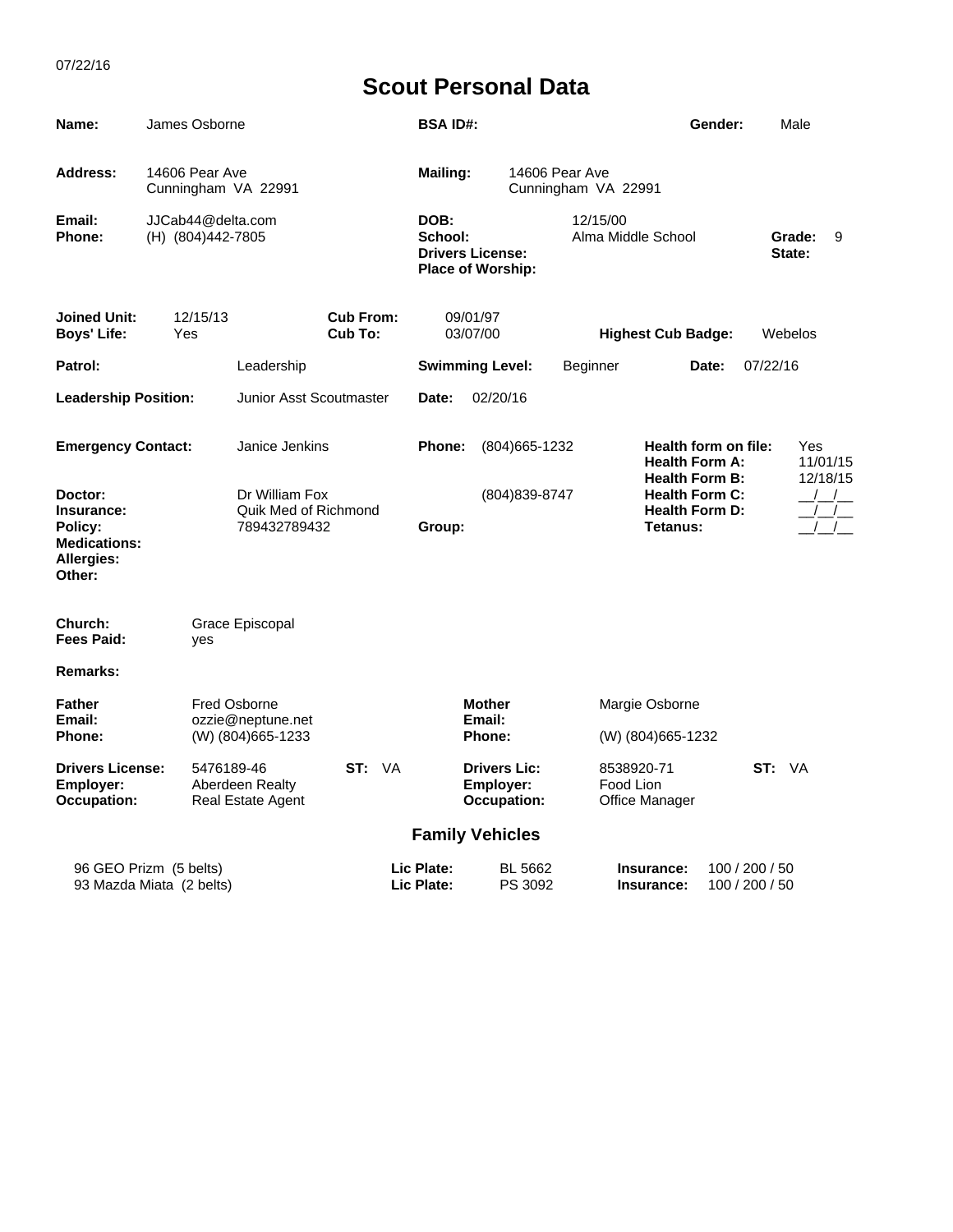| Name:                                                        |                                                                | James Savage |                                                                                         |        |                                                                        | <b>BSA ID#:</b>                |                                   |                           |  |                                                            |                                                                        | Gender:          |                                  | Male |                                                           |
|--------------------------------------------------------------|----------------------------------------------------------------|--------------|-----------------------------------------------------------------------------------------|--------|------------------------------------------------------------------------|--------------------------------|-----------------------------------|---------------------------|--|------------------------------------------------------------|------------------------------------------------------------------------|------------------|----------------------------------|------|-----------------------------------------------------------|
| Address:                                                     | 5 Marie Cir                                                    |              | Cunningham VA 22991                                                                     |        |                                                                        | <b>Mailing:</b><br>PO Box 1711 |                                   |                           |  | Lakeview VA 27711                                          |                                                                        |                  |                                  |      |                                                           |
| Email:<br>Phone:                                             | pronto@qwikfast.net<br>(C) (804) 557-1113<br>(H) (804)442-4255 |              |                                                                                         |        | DOB:<br>School:<br><b>Drivers License:</b><br><b>Place of Worship:</b> |                                | 05/26/04<br>Cholla Middle School  |                           |  |                                                            |                                                                        | Grade:<br>State: | 9                                |      |                                                           |
| <b>Joined Unit:</b><br>07/11/15<br><b>Boys' Life:</b><br>Yes |                                                                |              | <b>Cub From:</b><br>Cub To:                                                             |        | 09/10/97<br>05/07/02                                                   |                                |                                   | <b>Highest Cub Badge:</b> |  |                                                            |                                                                        | Webelos          |                                  |      |                                                           |
| Patrol:                                                      |                                                                |              | Rattlesnake                                                                             |        | <b>Swimming Level:</b>                                                 |                                |                                   | Learner                   |  |                                                            | Date:                                                                  | 07/22/16         |                                  |      |                                                           |
| <b>Leadership Position:</b>                                  |                                                                |              | <b>Asst Patrol Leader</b>                                                               |        |                                                                        | 10/06/15<br>Date:              |                                   |                           |  |                                                            |                                                                        |                  |                                  |      |                                                           |
| <b>Emergency Contact:</b>                                    |                                                                |              | <b>Shirley Savage</b>                                                                   |        |                                                                        | Phone:                         |                                   | $(804)511 - 5555$         |  |                                                            | Health form on file:<br><b>Health Form A:</b><br><b>Health Form B:</b> |                  |                                  | Yes  | 11/27/15                                                  |
| Doctor:<br>Insurance:<br>Policy:<br><b>Medications:</b>      |                                                                |              | Dr Miller<br><b>Blue Star Medical</b><br>78943243243                                    |        |                                                                        | (804) 443 - 1115<br>Group:     |                                   |                           |  | <b>Health Form C:</b><br><b>Health Form D:</b><br>Tetanus: |                                                                        |                  |                                  |      | $\left  \begin{array}{c} \end{array} \right $<br>10/01/14 |
| Allergies:<br>Other:                                         |                                                                |              | Chocolate, dogs                                                                         |        |                                                                        |                                |                                   |                           |  |                                                            |                                                                        |                  |                                  |      |                                                           |
| Church:<br>Fees Paid:                                        |                                                                | yes          | Grace Episcopal                                                                         |        |                                                                        |                                |                                   |                           |  |                                                            |                                                                        |                  |                                  |      |                                                           |
| <b>Remarks:</b>                                              |                                                                |              |                                                                                         |        |                                                                        |                                |                                   |                           |  |                                                            |                                                                        |                  |                                  |      |                                                           |
| <b>Father</b><br>Email:<br>Phone:                            |                                                                |              | <b>Walter Savage</b><br>savage@myhome.com<br>$(C)$ (804) 933-0966<br>(W) (804) 977-0411 |        |                                                                        |                                | <b>Mother</b><br>Email:<br>Phone: |                           |  | Alma Savage                                                | whatchacookin@bakery.net<br>(C) (804)511-5555                          |                  |                                  |      |                                                           |
| <b>Drivers License:</b><br>Employer:<br>Occupation:          |                                                                | 5105285-37   | Branson Toyota, Inc.<br>Sales Representative                                            | ST: VA |                                                                        |                                | <b>Drivers Lic:</b><br>Employer:  | <b>Occupation:</b>        |  | 61205792-64<br><b>Baker</b><br>Ma's Cookies                |                                                                        |                  | ST: VA                           |      |                                                           |
|                                                              |                                                                |              |                                                                                         |        |                                                                        | <b>Family Vehicles</b>         |                                   |                           |  |                                                            |                                                                        |                  |                                  |      |                                                           |
| 98 Toyota Camry (5 belts)<br>96 Toyota Corolla (4 belts)     |                                                                |              |                                                                                         |        |                                                                        | Lic Plate:<br>Lic Plate:       |                                   | LD 3096<br><b>YC 5593</b> |  |                                                            | Insurance:<br>Insurance:                                               |                  | 100 / 200 / 50<br>100 / 200 / 50 |      |                                                           |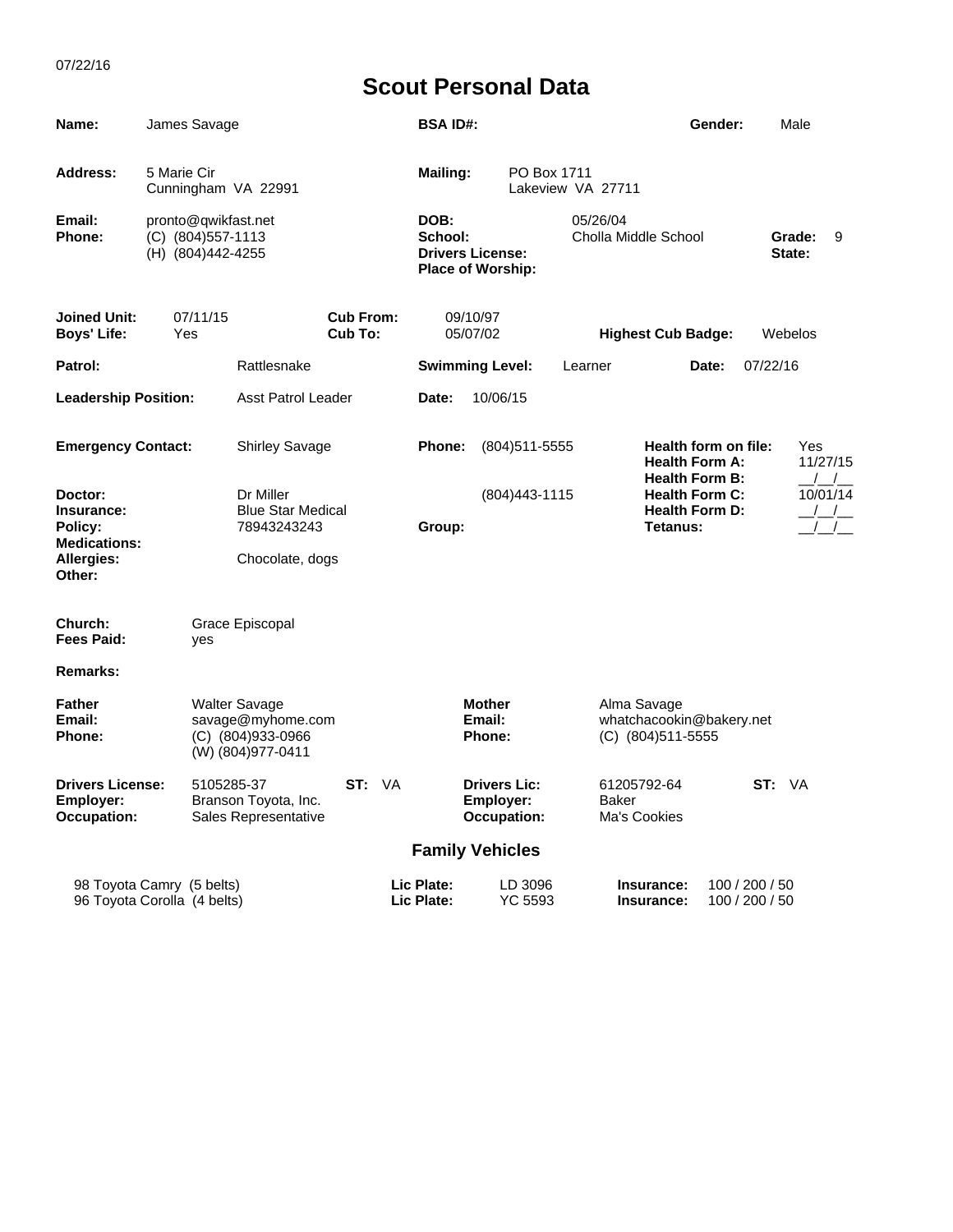| Name:                                                                                                       | Joseph Scouter                                                                        |                                                            |                             |                                                                        | <b>BSA ID#:</b>                                                                                                                                                                                  |                                                        |                               |               |                                                                                             | Gender:                                                                |                                                    | Male             |                      |
|-------------------------------------------------------------------------------------------------------------|---------------------------------------------------------------------------------------|------------------------------------------------------------|-----------------------------|------------------------------------------------------------------------|--------------------------------------------------------------------------------------------------------------------------------------------------------------------------------------------------|--------------------------------------------------------|-------------------------------|---------------|---------------------------------------------------------------------------------------------|------------------------------------------------------------------------|----------------------------------------------------|------------------|----------------------|
| Address:                                                                                                    | 123 Main St.<br>Scottsville VA 22993                                                  |                                                            |                             |                                                                        | PO Box 55<br><b>Mailing:</b><br>Lakeview VA 27711                                                                                                                                                |                                                        |                               |               |                                                                                             |                                                                        |                                                    |                  |                      |
| Email:<br><b>Phone:</b>                                                                                     | gijoe4354354@loa.com<br>(C) (804)544-8233<br>(H) (804)442-1965                        |                                                            |                             | DOB:<br>School:<br><b>Drivers License:</b><br><b>Place of Worship:</b> |                                                                                                                                                                                                  |                                                        | 05/18/01<br>Lakeview High     |               |                                                                                             |                                                                        |                                                    | Grade:<br>State: | 11                   |
| <b>Joined Unit:</b><br><b>Boys' Life:</b>                                                                   | 01/01/13<br>Yes                                                                       |                                                            | <b>Cub From:</b><br>Cub To: |                                                                        |                                                                                                                                                                                                  | 08/08/94<br>05/03/99                                   |                               |               | <b>Highest Cub Badge:</b>                                                                   |                                                                        | A/Light                                            |                  |                      |
| Patrol:                                                                                                     |                                                                                       | Leadership                                                 |                             |                                                                        | <b>Swimming Level:</b>                                                                                                                                                                           |                                                        |                               | Swimmer       |                                                                                             | Date:                                                                  | 07/22/16                                           |                  |                      |
| <b>Leadership Position:</b>                                                                                 |                                                                                       | Senior Patrol Leader                                       |                             |                                                                        | Date:                                                                                                                                                                                            | 03/01/16                                               |                               |               |                                                                                             |                                                                        |                                                    |                  |                      |
| <b>Emergency Contact:</b>                                                                                   |                                                                                       | Rose Dahl                                                  |                             |                                                                        | Phone:                                                                                                                                                                                           |                                                        | (804) 225-8855                |               |                                                                                             | Health form on file:<br><b>Health Form A:</b><br><b>Health Form B:</b> |                                                    | Yes              | 11/28/15<br>10/11/14 |
| Doctor:<br>Insurance:<br>Policy:<br><b>Medications:</b><br>Allergies:<br>Other:<br><b>Hearing Impaired:</b> |                                                                                       | Dr Hunter Andrews<br><b>Blue Star Medical</b><br>132143243 |                             |                                                                        | (804) 224-1525<br>Group:<br>Wears Hearing Aid in Left ear. Carries extra batteries in backpack. Must take it out before getting in<br>water. Can read some lips and speaks fluent sign language. |                                                        |                               |               | 11/28/15<br><b>Health Form C:</b><br><b>Health Form D:</b><br>$\frac{\mu}{\mu}$<br>Tetanus: |                                                                        |                                                    |                  |                      |
| Church:<br><b>Fees Paid:</b>                                                                                | yes                                                                                   | Grace Episcopal                                            |                             |                                                                        |                                                                                                                                                                                                  |                                                        |                               |               |                                                                                             |                                                                        |                                                    |                  |                      |
| <b>Remarks:</b>                                                                                             |                                                                                       |                                                            |                             |                                                                        |                                                                                                                                                                                                  |                                                        |                               |               |                                                                                             |                                                                        |                                                    |                  |                      |
| <b>Father</b><br>Email:<br><b>Phone:</b>                                                                    | John Scouter<br>woodstock@muuuuzic.com<br>(C) (804) 583-7734<br>(W) (804) 580-6645    |                                                            |                             |                                                                        |                                                                                                                                                                                                  | <b>Mother</b><br>Email:<br><b>Phone:</b>               |                               |               | <b>Mary Scouter</b><br>mary@firemail.com<br>(W) (804)720-2461                               |                                                                        |                                                    |                  |                      |
| <b>Drivers License:</b><br>Employer:<br><b>Occupation:</b>                                                  | 4539052-88                                                                            | Colonial Construction Co.<br><b>General Contactor</b>      | ST: VA                      |                                                                        |                                                                                                                                                                                                  | <b>Drivers Lic:</b><br>Employer:<br><b>Occupation:</b> |                               | Insight, Inc. | 3801959-85<br><b>Interior Designer</b>                                                      |                                                                        | ST: VA                                             |                  |                      |
|                                                                                                             |                                                                                       |                                                            |                             |                                                                        | <b>Family Vehicles</b>                                                                                                                                                                           |                                                        |                               |               |                                                                                             |                                                                        |                                                    |                  |                      |
|                                                                                                             | 98 Geo Tracker (2 belts)<br>97 Plymouth Voyager (5 belts)<br>96 Ford Ranger (6 belts) |                                                            |                             |                                                                        | Lic Plate:<br>Lic Plate:<br>Lic Plate:                                                                                                                                                           |                                                        | HE 4323<br>UT 3109<br>AM 4109 |               | Insurance:<br>Insurance:<br>Insurance:                                                      |                                                                        | 20 / 15 / 20<br>100 / 200 / 100<br>100 / 200 / 100 |                  |                      |